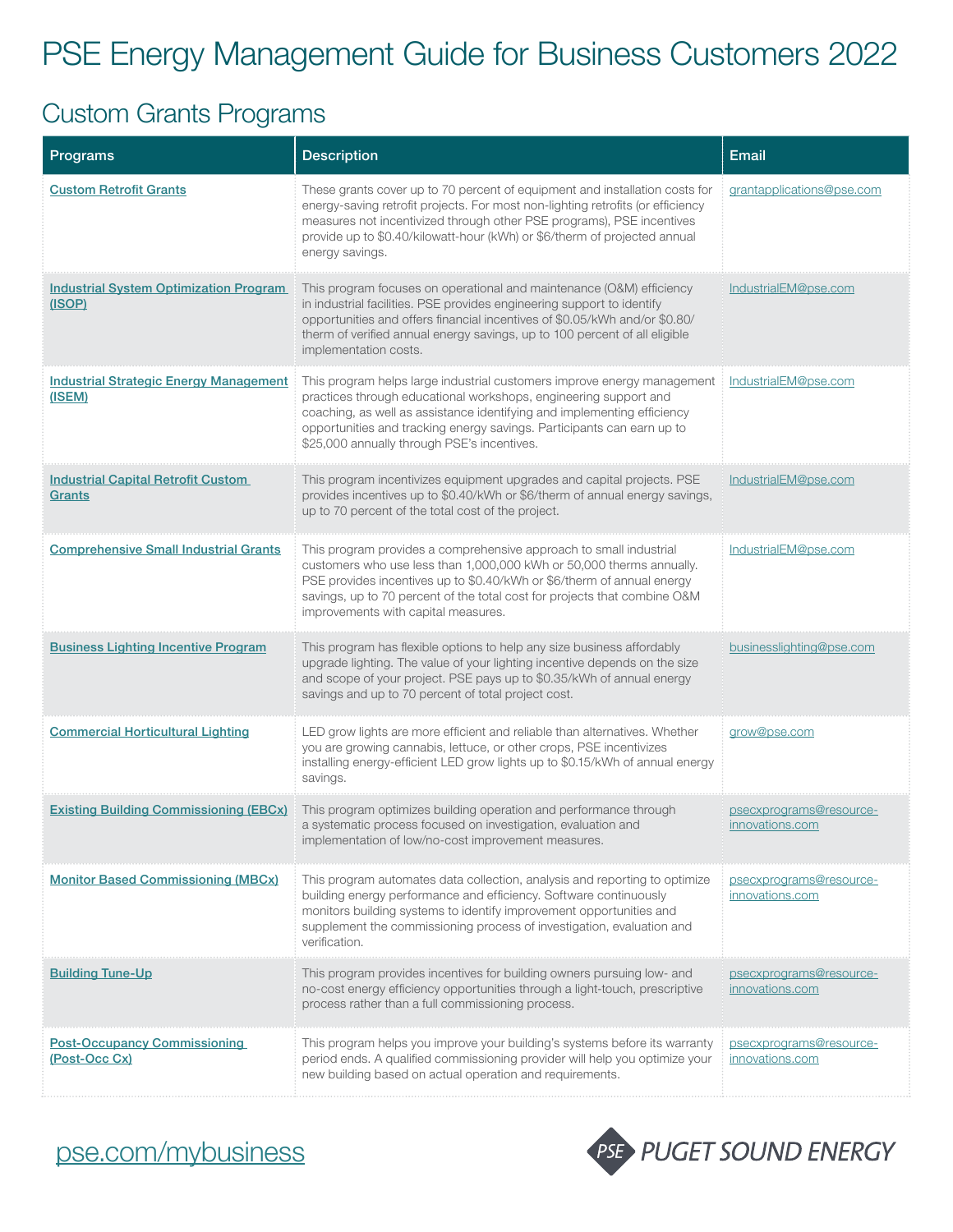### Custom Grants Program (continued)

| Programs                                             | <b>Description</b>                                                                                                                                                                                                                                                                                                                                                                                   | Email                        |
|------------------------------------------------------|------------------------------------------------------------------------------------------------------------------------------------------------------------------------------------------------------------------------------------------------------------------------------------------------------------------------------------------------------------------------------------------------------|------------------------------|
| <b>Major HVAC Controls Upgrade</b>                   | This program provides incentives to cover up to 50 percent of the cost of<br>upgrading your HVAC controls.                                                                                                                                                                                                                                                                                           | grantapplications@pse.com    |
| <b>Variable Refrigerant Flow</b>                     | This program covers VRF systems for buildings with at least 10,000 square<br>feet of conditioned space. PSE pays \$3/square foot.                                                                                                                                                                                                                                                                    | grantapplications@pse.com    |
| <b>Cogeneration/Combined Heat and</b><br>Power (CHP) | This program offers \$0.40/kWh on first year energy savings up to<br>70 percent of the incremental cost compared to PSE's combined cycle<br>power plant system for cost-effective projects.                                                                                                                                                                                                          | grantapplications@pse.com    |
| <b>Pay for Performance</b>                           | This program targets deep retrofits in existing commercial buildings through<br>capital, O&M and behavioral improvements. All proposals require a<br>15 percent minimum energy reduction target from capital measures.<br>Following implementation, PSE pays up to \$0.40/kWh and \$6/therm for<br>targeted energy savings and \$0.05/kWh and \$0.50/therm for savings above<br>the proposed target. | grantapplications@pse.com    |
| <b>Commercial New Construction</b>                   | PSE offers an array of new construction incentives including: Energy<br>Use Intensity (EUI) performance method, whole building energy model<br>approach, lighting power density reduction, custom component approach,<br>prescriptive rebates, and post-occupancy building commissioning.                                                                                                            | grantapplications@pse.com    |
| <b>Multifamily New Construction</b>                  | This program can help offset costs when planning a new multifamily<br>property. Improve your investment by applying for incentives on higher-<br>performance equipment. Contact us to discuss your project, and how<br>PSE's incentives can help.                                                                                                                                                    | multifamilynewconstr@pse.com |

### Energy Management Programs

| <u>Programs</u>                                                | <b>Description</b>                                                                                                                                                                                                                                                                                                                                                                                                                                               | Email                                   |
|----------------------------------------------------------------|------------------------------------------------------------------------------------------------------------------------------------------------------------------------------------------------------------------------------------------------------------------------------------------------------------------------------------------------------------------------------------------------------------------------------------------------------------------|-----------------------------------------|
| <b>Clean Buildings Accelerator</b>                             | This program helps building owners get on the right path to compliance<br>with the Clean Buildings Law (HB1257). As a building owner you will learn<br>how to track energy usage in Energy Star Portfolio Manager, create energy<br>management and O&M plans, and get assisstance in developing projects to<br>meet an EUI target.                                                                                                                               | cleanbuildings@<br>stillwaterenergy.com |
| <b>Commercial Strategic Energy</b><br><b>Management (CSEM)</b> | PSE commercial customers that use greater than 1,000,000 kWh or 135,000<br>therms annually can reduce utility costs by 10 to 15 percent over three years<br>through this program. PSE provides performance-based financial incentives,<br>assists with tracking utility cost and use with our web-based software, and<br>helps identify energy-saving opportunities during walkthroughs of up to three<br>sites conducted with a PSE Energy Management Engineer. | csem@pse.com                            |
| <b>Utility Energy Service Contract (UESC)</b>                  | PSE provides energy-management services to federal and tribal customers<br>located within our service territory. These services provide streamlined<br>development, contracting and implementation of measures that are typically<br>funded by utility savings. These projects don't require appropriations or<br>capital budget and are facilitated by PSE.                                                                                                     | grantapplications@pse.com               |